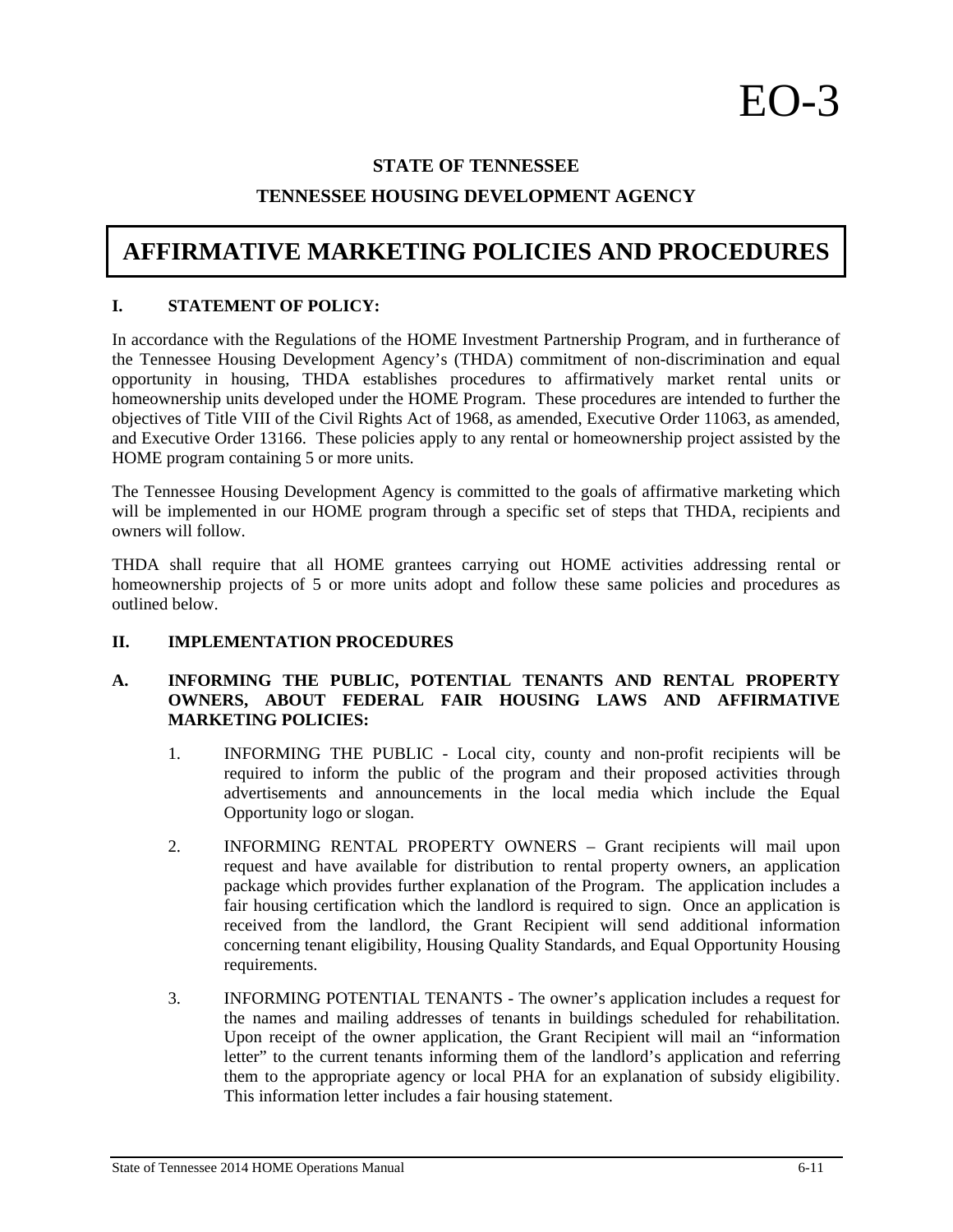## **B. REQUIREMENTS FOR OWNERS TO INFORM THE GENERAL RENTER OR HOMEBUYER PUBLIC ABOUT AVAILABLE UNITS:**

It is THDA's policy to require substantial steps by Grantees or project owners to carry out affirmative marketing. Grantees and rental property owners should provide for costs associated with these requirements in their planned operating costs and subsidy decisions, which by necessity will take these costs into account.

If it is feasible to advertise in advance of selecting a tenant or homebuyer, without holding units off the market, participating property owners will be required to make information on the availability of units known through:

- 1. Advertisements and announcements in the local newspaper(s) which include the Equal Opportunity logo or slogan, if the owner ordinarily advertises available units in the news media;
- 2. Notifying the local PHA or THDA's agent and requesting that staff inform applicants on their waiting lists about upcoming rental vacancies.
- 3. Contact community organizations, places of worship, employment centers, fair housing groups, human resource agencies or housing counseling agencies about upcoming rental vacancies or homeownership opportunities.
- 4. Owners of rental properties are required to list their units on THDA's website at TNHousingSearch.org.

THDA will emphasize to owners that to the extent feasible without holding units off the market, they make information about upcoming vacancies to the general public *after* special outreach efforts are underway.

THDA will require that property owners selected for participation in the program comply with affirmative marketing requirements by means of an Agreement. Failure to carry out the agreement could make an owner ineligible to participate in the Program with future projects.

## **III. SPECIAL OUTREACH**

In order to inform as well as solicit applications from persons in the housing market area who are not likely to apply for units without special outreach, THDA has established methods property owners must use in order to reach the objective.

THDA has identified groups in the housing market area who would probably not apply for the units without special outreach: minorities; single, female heads of household; those with disabilities.

Having identified these groups, THDA will require that owners use special outreach methods as follows:

- 1. Send notification of upcoming vacancies to the local office of the Department of Human Services and the Human Resource Agency.
- 2. Contact the local PHA or THDA agent and ask them to inform applicants on their waiting list.
- 3. Contact community organizations, places of worship, employment centers, fair housing groups, human resource agencies or housing counseling agencies to solicit applications from persons in the housing market who are not likely to apply for housing without special outreach (e.g., racial minorities and female heads of household and those with disabilities).